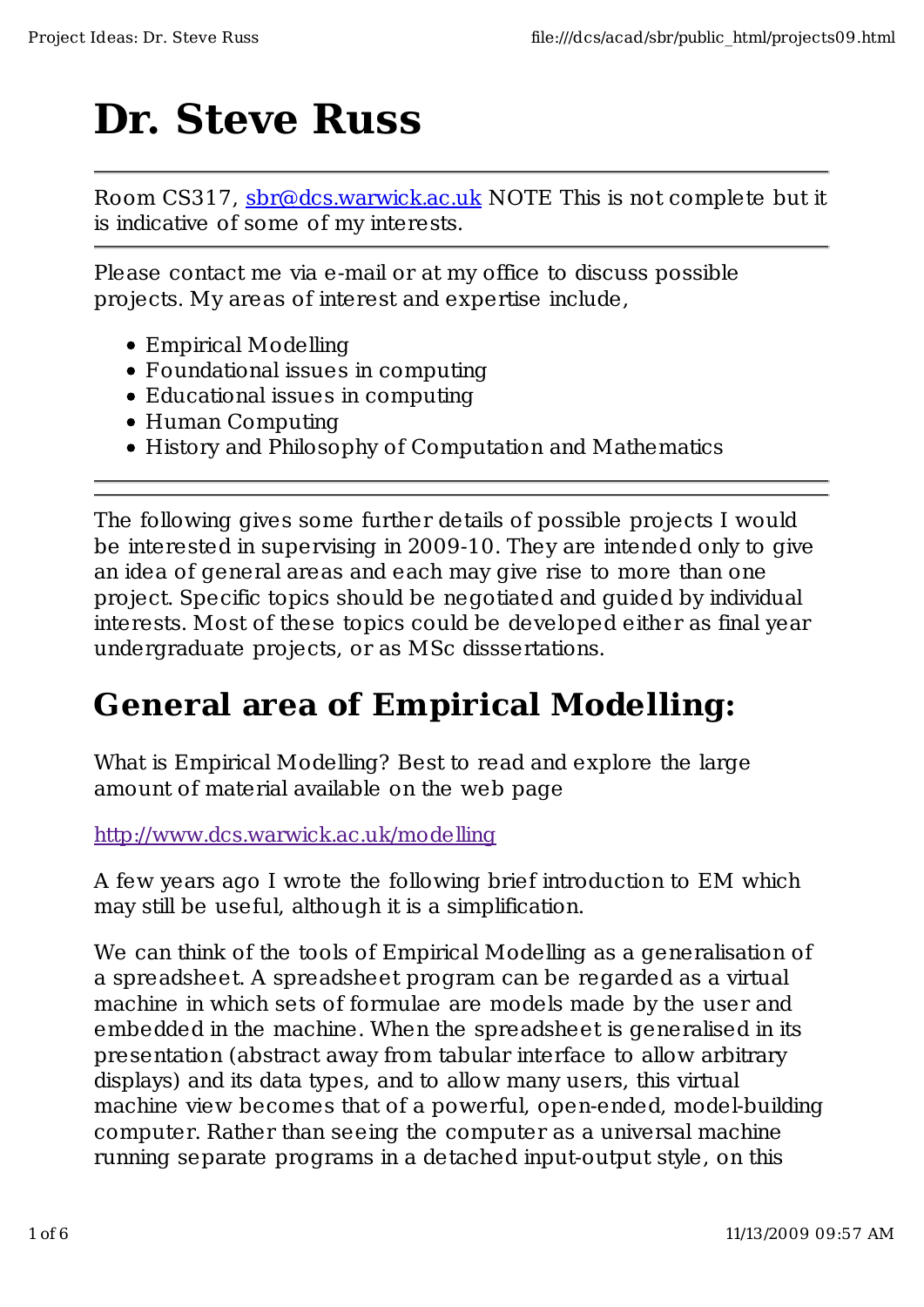view the computer, together with a script of definitions expressing dependencies, becomes like a single artefact. Important here to think of the computer as a physical device rather than an abstract one with many potential i/o devices which allow experience of the model to be compared with experience of the domain being modelled. Often such experience of the model must be mediated by the use of metaphor.For example, a slider bar may represent (and mediate) the re-definition of an observable to have a larger or smaller value.

Such an artefact has many of the qualities of an instrument - both when the human user is experimenting to ensure reliability, and when she is engaging with the artefact to exhibit desired behaviours and to gain new knowledge. It is an artefact which is both electronic and cognitive because it may contain explicit knowledge, and owing to the quality of interaction possible, it may also embody tacit knowledge gained through experience. This view of the computer suits applications which need to combine human and automated processes in a flexible and intimate fashion.

Empirical Modelling therefore has three key concepts: observables (corresponding to variables in the 'spreadsheet'), dependencies (like formulae in spreadsheet, and automatically maintained) and agents - i.e. humans or devices that can intervene to change values and formula 'on the fly' to imitate or deal with unpredictable/unforeseen changes. These concepts run through the whole work from an initial analysis of domain or application to the tools we use (various in-house notations).

Numerous third year projects using Empirical Modelling techniques have been undertaken in recent years - many of them very successful. Recently I have supervised ones on ant behaviour, how people avoid collisions with each other, a coaching aid for basketball, modelling an ancient Greek battle, enlarging a railway model with a physical model railway, and modelling planimeters.. Ones below are topics on which I have, or have had, specific interests. Experience has shown that the best projects arise from topics that students are already knowledgeable about, or for which they are already highly motivated. If you have an idea for a possible project using EM, come and discuss it.

#### **Format Exchange**

A common requirement now is to convert a given source (say text and images) into a variety of target format styles. For example, in preparing taught course material it is convenient to have a version for hard copy,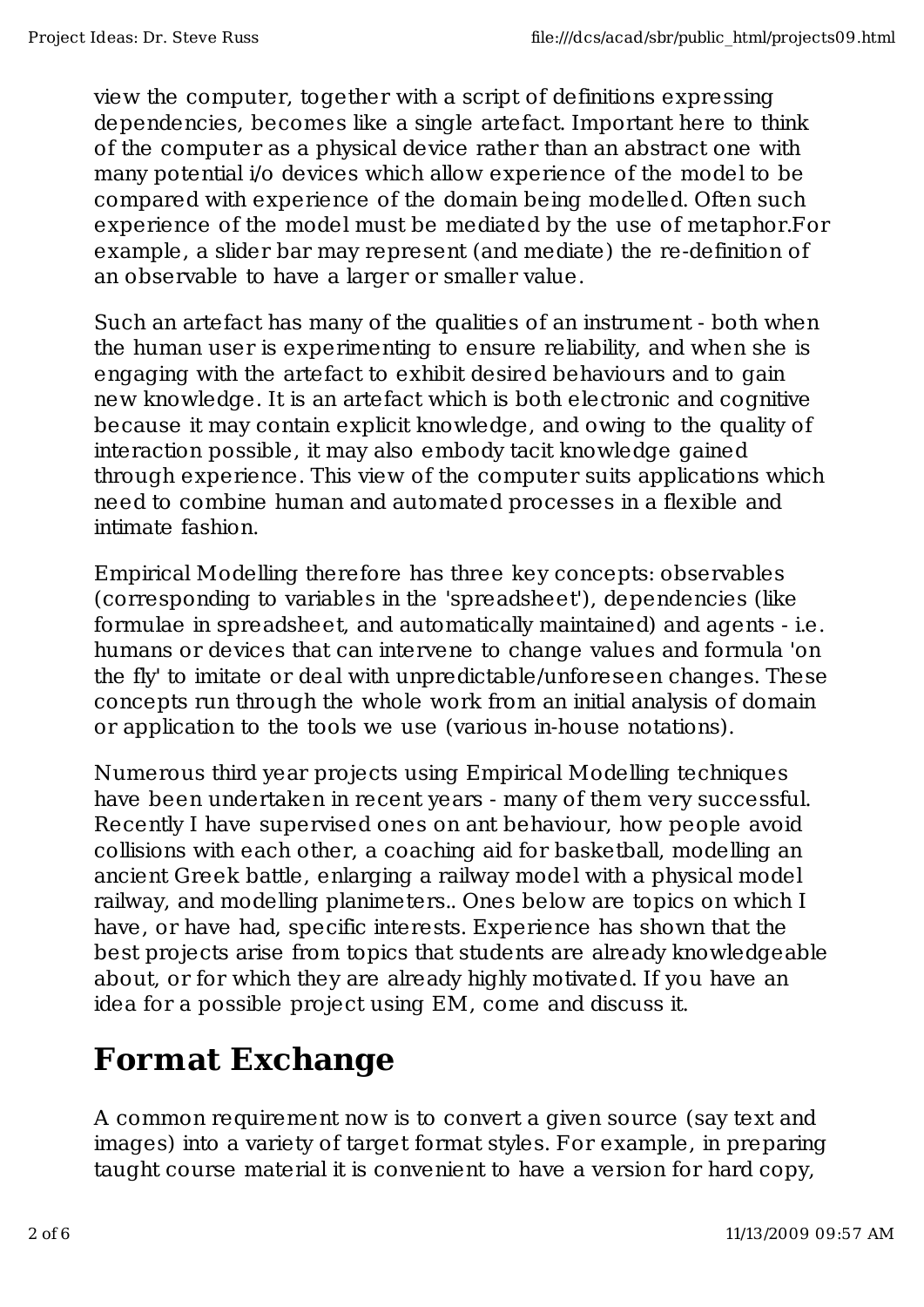a version for OHP slides and a version for the web. Broadcasting companies have a similar, but much greater challenge in (say) preparing a news story for digital terrestial TV, for web page delivery (with WAP compatible variants), for cable/satellite TV (with different format requirements) etc, and here audio files and video must be included. Clearly there are many dependencies in such a format exchanging environment. It must also be capable of changing rapidly and responding to on-line modification or up-date. For these reasons it might be a good application of EM methods. However, there will be many challenges for anyone taking this up since it would breaking new ground - there have so far been few EM projects taking text manipulation seriously where there is a need to respond to the text itself, and its 'meaning' as separate observables.

I would expect the product of such a project to be something fairly simple showing the possibility in principle of applying EM methods successfully to this application. The production of module material in a variety of user-defined formats would probably make a good initial goal.

### **Car Parking Simulator**

Learning to park a car close to optimally usually takes a good deal of practice and acquiring the 'higher order' skill of transferring the skill across makes and styles of cars takes even longer. The skill consists of manipulating steering wheel and movement in response to key observations of bonnet, other cars, rear windscreen, street furniture etc. It is therefore rich in observations and dependencies, requiring also a certain amount of experiment in the context of a developing bank of experience. All these aspects of the skill make it a good candidate for the use of EM principles and tools. The product of the project might be a model running on three workstations representing front, side and rear views from driver's seat together with a physical steering wheel and appropriate computer-based vehicle model. Again this would be challenging in various ways. There are some 3d-modelling tools and the tools have a distributed version which has been used in many projects now. But interfacing a steering wheel would be a new technical challenge which would have to be addressed in the project.

# **Business Applications**

We have two or three research students in the EM group working on business applications. These range from financial modelling through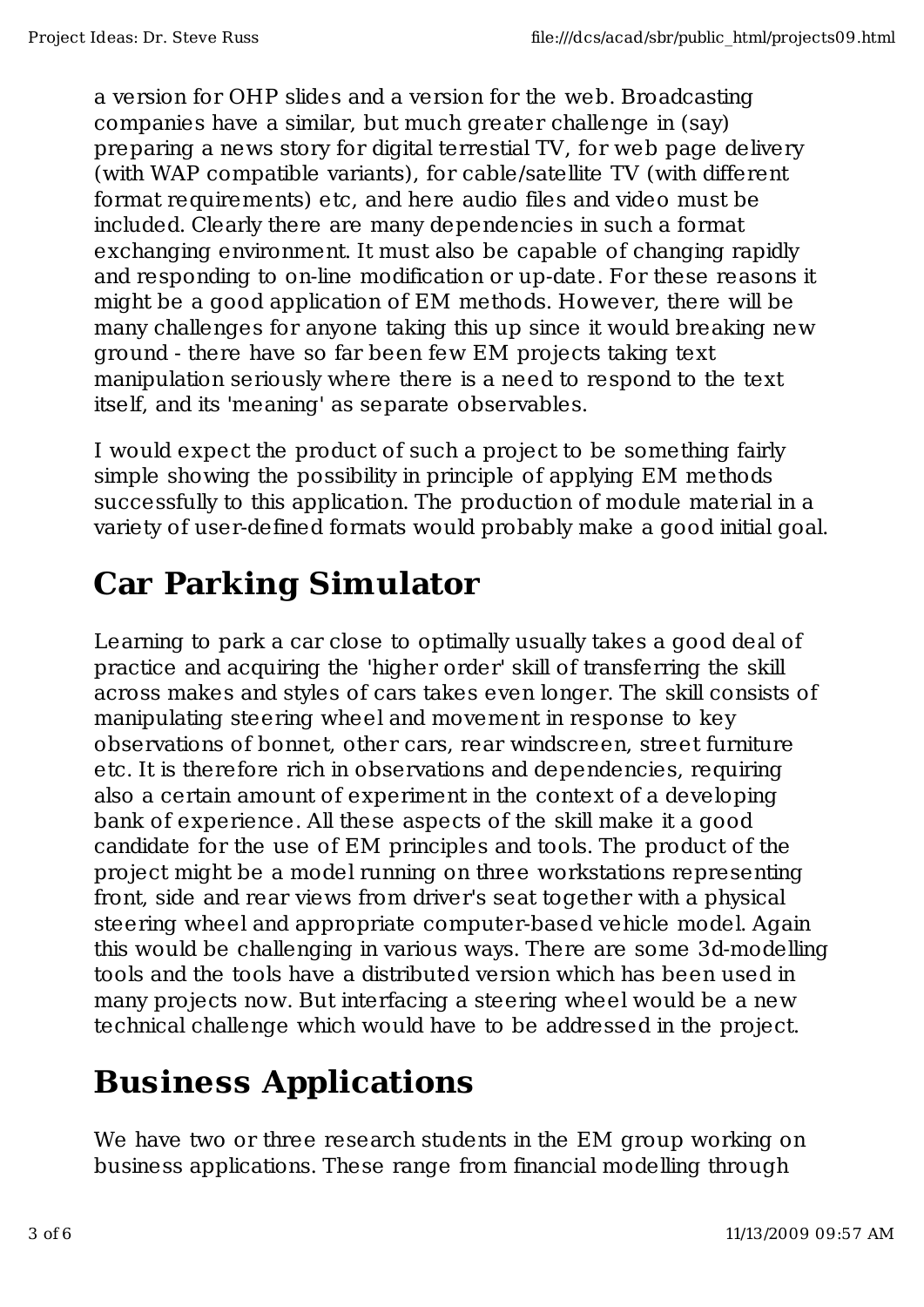business process re-engineering to decision support systems. There has also been a good deal of work recently on time-tabling and scheduling applications. Part of a restaurant manager system has been built to represent the dynamic time-tabling problem that arises in a restaurant when there are a number of existing bookings for tables which are then added to or cancelled during the evening. Tables may need to be put together for some bookings. Thus the requirements and the resources for satisfying demands may be changing throughout an evening. The current scenarios for the evenings bookings can be animated in the system by the manager in order to help make decisions about incoming requests. This is a very simple system which could be developed in numerous ways.

There are a huge number of applications for business-oriented projects - supply-chain models, business simulations, comparison with conventional tools, group DSS models. logistics etc. If interested in this area of application you should come and discuss the possibilities with me.

#### **Modelling a Physical Environment**

The objective of this project is to develop a computer-based environment in which to organise our experimental 'common sense' knowledge of physical objects, and to simulate some of the typical behaviours of such objects. In particular a possible goal, for example, might be to build a system for the display of a furnished room in which the furniture can be introduced and moved in a fashion faithful to the physical properties of such a context. This would be an extension of an existing model (from previous projects) which uses a novel approach to the knowledge representation. This is the 'empirical modelling' approach developed in recent years by a group at Warwick. It is likely that there will several projects in this area, and that anyone doing this project would be part of a group using empirical modelling methods. A faithful machine model of some aspects of physical object behaviour is the main objective. Another domain would be the objects needed for physics experiments in mechanics at school level (e.g. levers, pulleys, springs etc). It might also be possible to take some simple mechanism (such as a lock, a pendulum clock, a door) amd simulate its behaviour in detail.

# **An Agent-Oriented Tutorial System**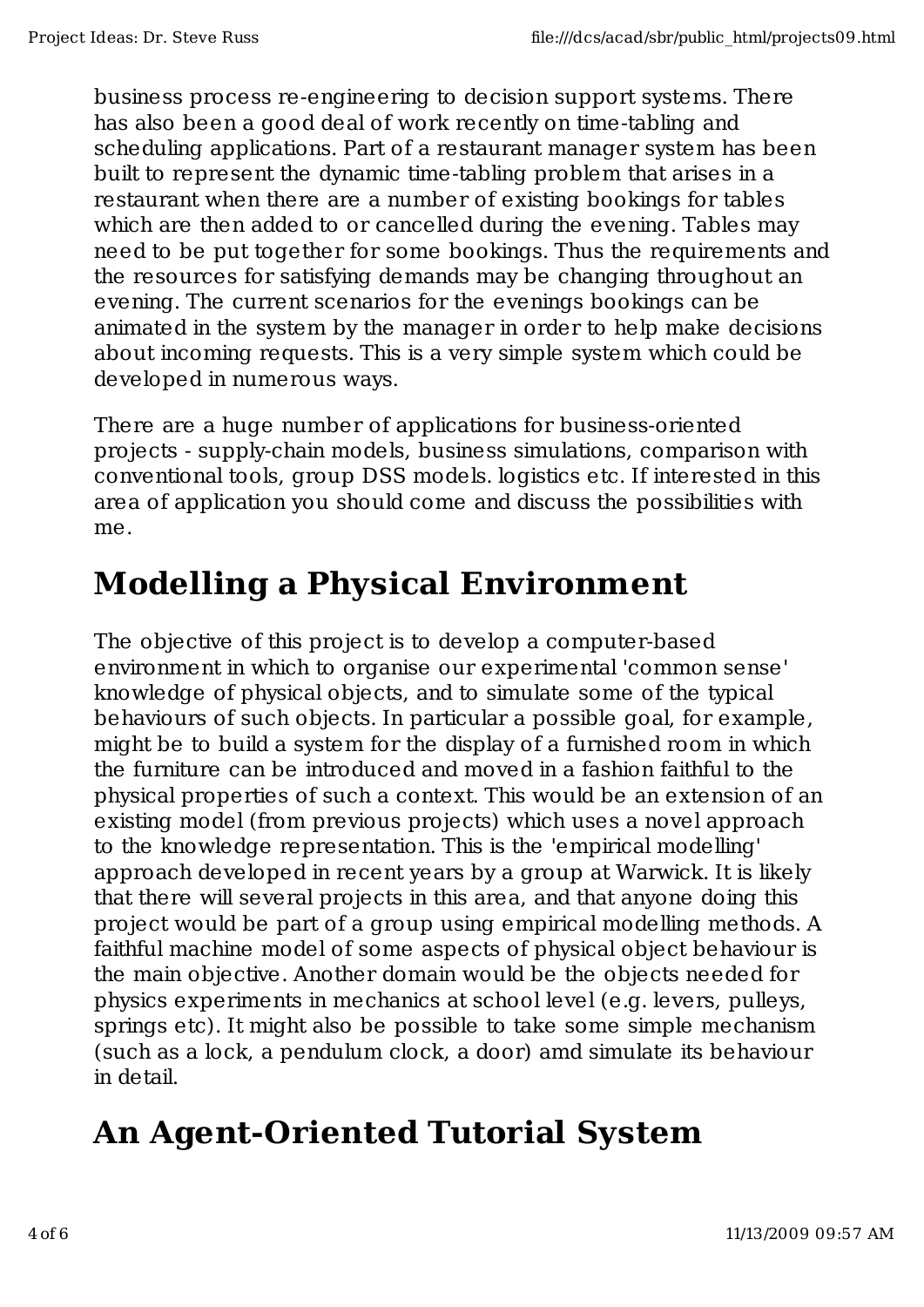The objective of this project is to build an environment which will assist a student learning elementary linear algebra. In previous years various tutorial systems have been attempted which have tended to be over-ambitious. This system would have a limited domain and be making use of a novel approach for the knowledge representation. This is the 'empirical modelling' approach developed in recent years at Warwick. It is likely that there will several projects using these methods, and that anyone doing this project would be part of a group. The specific task of the project would be to model the domains of vector spaces, linear mappings and matrices in a way which respects the semantics of these objects at different levels of abstraction. For example, a vector of R^3 may be viewed as a localised physical displacement, or a class of displacements characterised by a triple of distances from given axes, or as a new algebraic object satisfying certain axioms. The system would have 'agents' corresponding to these different views throughout the development of the theory, allowing the selection of the level of abstraction at any stage, without re programming the entire model. A key feature of the tutorial system will then be to exploit this model by proposing sequences of interactive 'experiments' which motivate the definitions, illustrate the results, and help to explain the proofs. The level will be appropriate to a 1st year 'Maths for CS' course. An interface between extensions of existing notations and a tool like Mathematica would need to be built.

#### **General area of historical topics:**

I would be interested in supervising projects on a wide range of topics in the history of theoretical computer science: languages, algorithmic methods, data representation, modelling etc. If you are interested, and have an idea you would like to discuss, then e-mail me to arrange a time to meet.

# **A Translation Assistant**

Contrary to the impression that may be given by dictionaries the occurrence of words or phrases in different natural languages with exactly equivalent meanings is rather rare. This is one of the reasons why translation is difficult. The problems may be multiplied considerably if the source text is historical and uses terms which have changed their meaning, perhaps in different ways, in both the source language and the target language. The human translator may need to keep track of a large amount of data (lexicons, commentary, usages in other authors